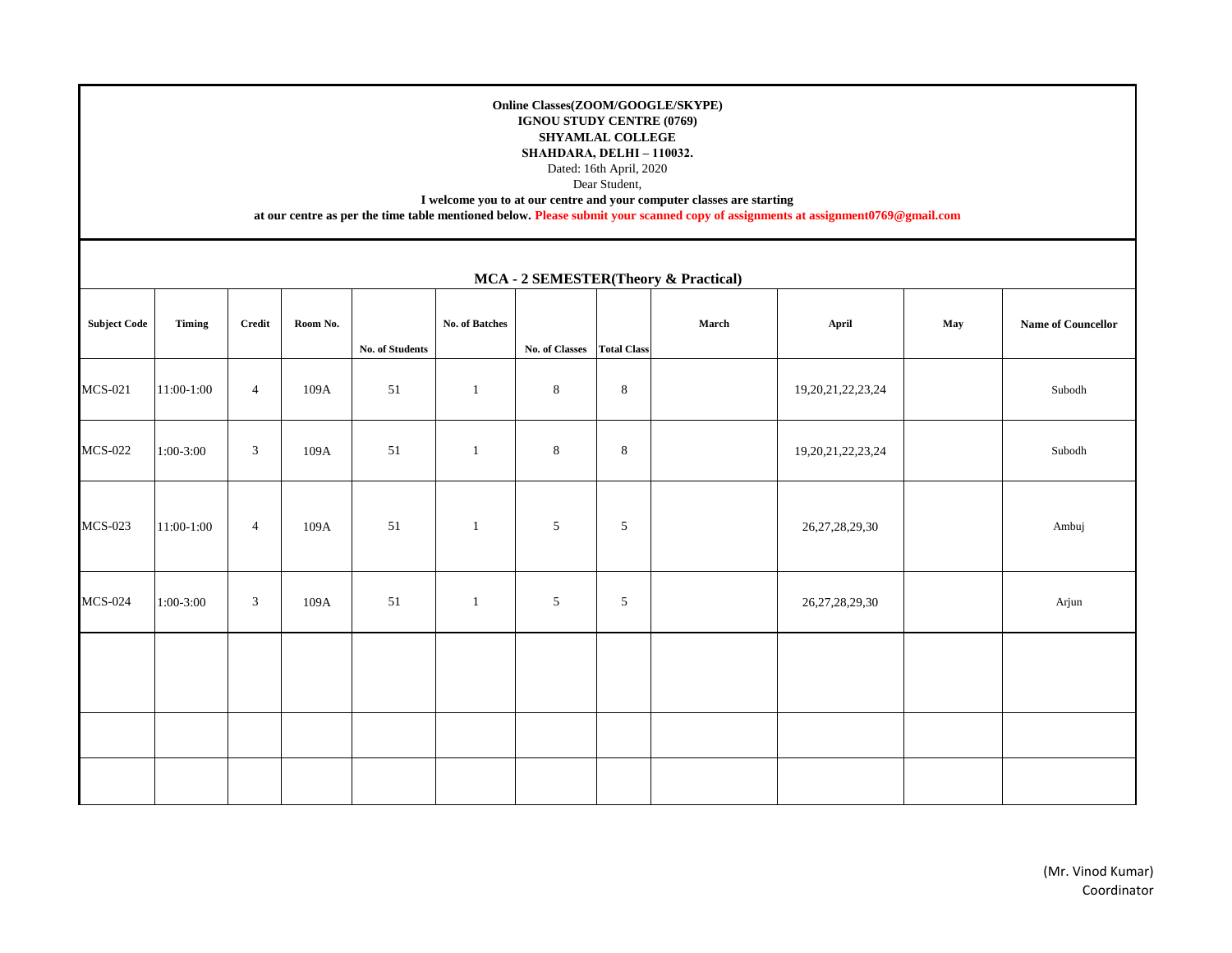## **Online Classes(ZOOM/GOOGLE/SKYPE) IGNOU STUDY CENTRE (0769) SHYAMLAL COLLEGE SHAHDARA, DELHI – 110032.**

Dated: 16th April, 2020

Dear Student,

**I welcome you to at our centre and your computer classes are starting** 

**at our centre as per the time table mentioned below. Please submit your scanned copy of assignments at assignment0769@gmail.com**

| <b>MCA - 3 SEMESTER(Theory &amp; Practical)</b> |            |                |          |                        |                |                       |                    |       |                        |     |                           |  |
|-------------------------------------------------|------------|----------------|----------|------------------------|----------------|-----------------------|--------------------|-------|------------------------|-----|---------------------------|--|
| <b>Subject Code</b>                             | Timing     | Credit         | Room No. | <b>No. of Students</b> | No. of Batches | <b>No. of Classes</b> | <b>Total Class</b> | March | April                  | May | <b>Name of Councellor</b> |  |
| <b>MCS-031</b>                                  | 9:00-11:00 | $\overline{4}$ | 109B     | 46                     | $\mathbf{1}$   | 8                     | 8                  |       | 18, 19, 20, 21, 22, 23 |     | Preeti Sharma             |  |
| <b>MCS-032</b>                                  | 2:00-4:00  | 3              | 109B     | 46                     | $\mathbf{1}$   | 5                     | 5                  |       | 18,19,21               |     | Reena                     |  |
| <b>MCS-033</b>                                  | 9:00-11:00 | 2              | 109B     | 46                     | 1              | 3                     | $\mathfrak{Z}$     |       | 24,25.26               |     | Anuj Kumar Sharma         |  |
| <b>MCS-034</b>                                  | 2:00-4:00  | 3              | 109B     | 46                     | $\mathbf{1}$   | 5                     | 5                  |       | 25, 26, 27, 28, 29     |     | Yogesh                    |  |
| <b>MCS-035</b>                                  | 4:00-6:00  | 3              | 109B     | 46                     | 1              | 8                     | 8                  |       | 25, 26, 27, 28, 29, 30 | 1,2 | Rashmi                    |  |
|                                                 |            |                |          |                        |                |                       |                    |       |                        |     |                           |  |
|                                                 |            |                |          |                        |                |                       |                    |       |                        |     |                           |  |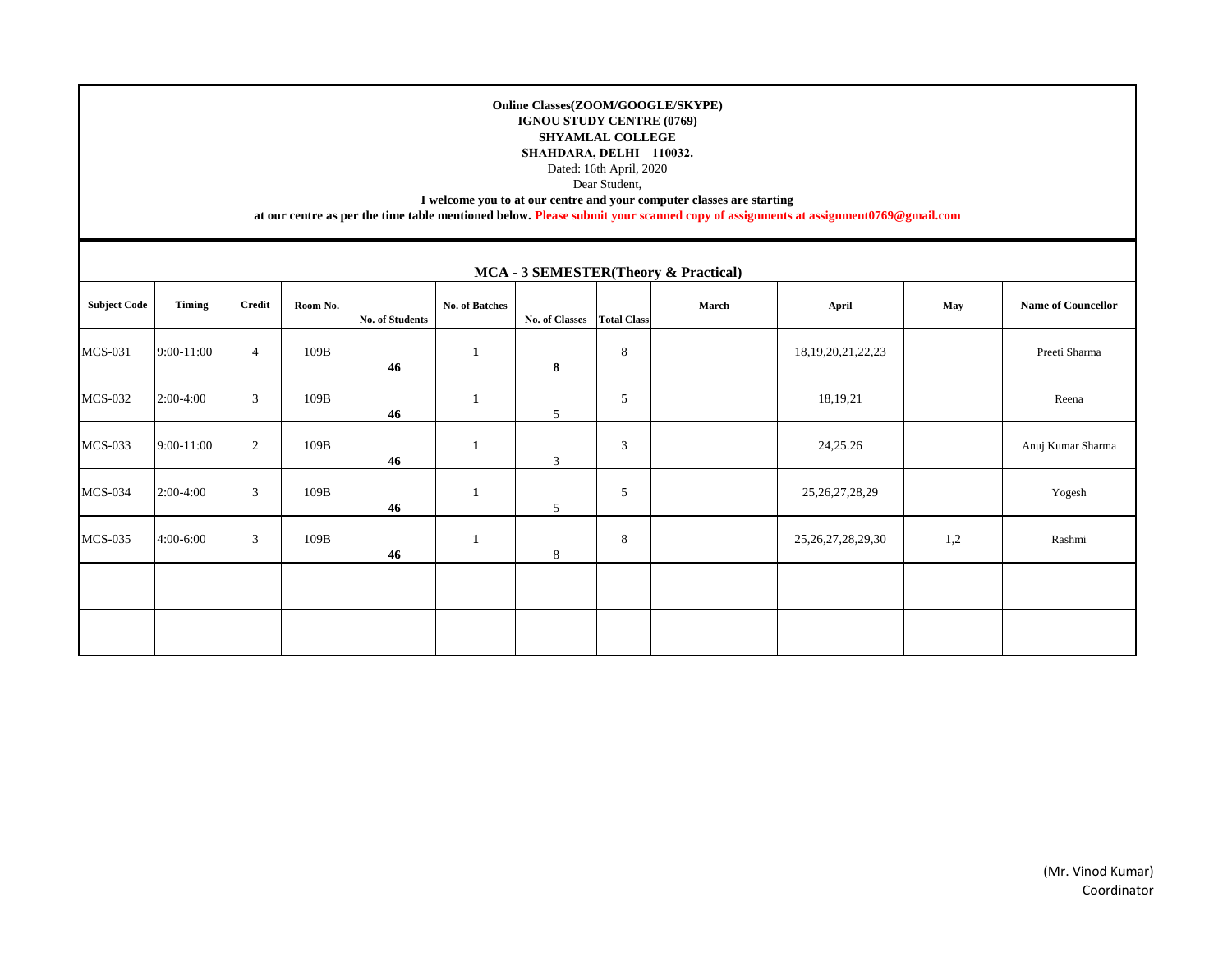## **Online Classes(ZOOM/GOOGLE/SKYPE) IGNOU STUDY CENTRE (0769) SHYAMLAL COLLEGE SHAHDARA, DELHI – 110032.**

Dated: 16th April, 2020

Dear Student,

**I welcome you to at our centre and your computer classes are starting** 

**at our centre as per the time table mentioned below. Please submit your scanned copy of assignments at assignment0769@gmail.com**

|                     | MCA - 4 SEMESTER(Theory & Practical) |                |          |                           |                          |                |                              |       |                        |                          |                           |  |
|---------------------|--------------------------------------|----------------|----------|---------------------------|--------------------------|----------------|------------------------------|-------|------------------------|--------------------------|---------------------------|--|
| <b>Subject Code</b> | <b>Timing</b>                        | Credit         | Room No. | No. of<br><b>Students</b> | No. of<br><b>Batches</b> | No. of Classes | <b>Total</b><br><b>Class</b> | March | April                  | May                      | <b>Name of Councellor</b> |  |
| <b>MCS-041</b>      | 11:00-1:00                           | $\overline{4}$ | 110A     | 53                        |                          | 8              | 8                            |       | 25, 26, 27, 28, 29, 30 | 1,2                      | Subodh                    |  |
| <b>MCS-042</b>      | 9:00-1100                            | $\overline{4}$ | 110A     | 53                        |                          | 8              | 8                            |       | 19, 26, 27, 28, 29, 30 | 1,2                      | Lokesh                    |  |
| $MCS-043$           | 9:00-11:00                           | 4              | 110A     | 53                        |                          | 8              | 8                            |       |                        | 4, 5, 6, 7, 8, 9, 10, 11 | Lokesh                    |  |
|                     |                                      |                |          |                           |                          |                |                              |       |                        |                          |                           |  |
|                     |                                      |                |          |                           |                          |                |                              |       |                        |                          |                           |  |